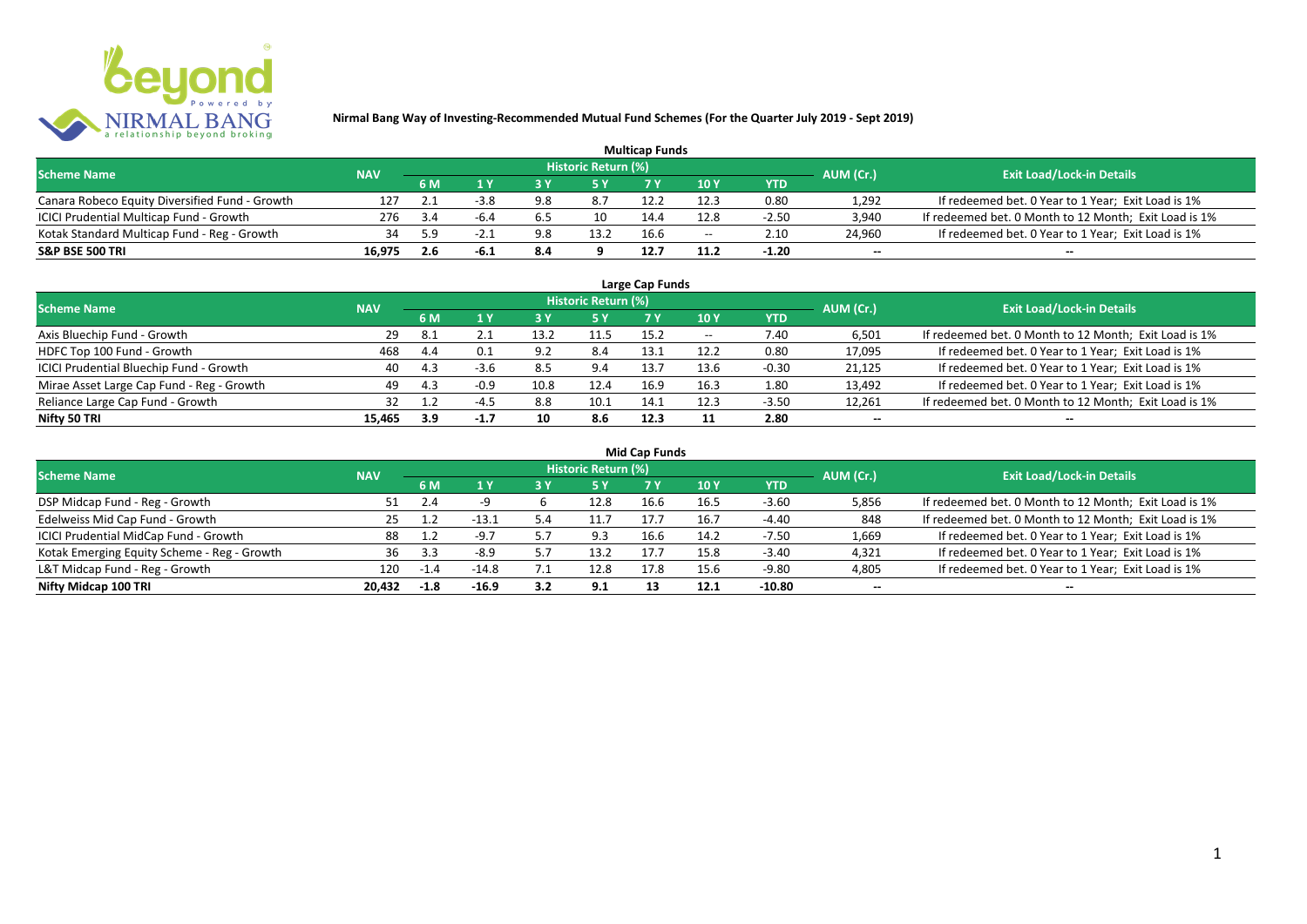

| Large & Midcap                                   |            |     |         |     |                     |      |      |         |           |                                                    |  |  |  |
|--------------------------------------------------|------------|-----|---------|-----|---------------------|------|------|---------|-----------|----------------------------------------------------|--|--|--|
| <b>Scheme Name</b>                               | <b>NAV</b> |     |         |     | Historic Return (%) |      |      |         | AUM (Cr.) | <b>Exit Load/Lock-in Details</b>                   |  |  |  |
|                                                  |            | 6 M |         |     |                     |      | 10Y  | YTD     |           |                                                    |  |  |  |
| Canara Robeco Emerging Equities - Growth         | 86         | 0.0 | $-10.8$ | 8.8 | 14.5                | 20.1 | 19.4 | $-3.30$ | 4,640     | If redeemed bet. 0 Year to 1 Year; Exit Load is 1% |  |  |  |
| Invesco India Growth Opportunities Fund - Growth |            |     | -h.     |     | 11.4                |      | 13.3 | 0.10    | 1,560     | If redeemed bet. 0 Year to 1 Year; Exit Load is 1% |  |  |  |
| NIFTY Large Midcap 250 TRI                       | 34ه -      |     | -8.9    | 8.1 | 10.4                | 14.4 | 12.3 | -3.80   | $-$       | $- -$                                              |  |  |  |

|                                  |            |     |      |      |                     | <b>Focused Funds</b> |       |            |                          |                                                       |
|----------------------------------|------------|-----|------|------|---------------------|----------------------|-------|------------|--------------------------|-------------------------------------------------------|
| <b>Scheme Name</b>               | <b>NAV</b> |     |      |      | Historic Return (%) |                      |       |            | AUM (Cr.)                | <b>Exit Load/Lock-in Details</b>                      |
|                                  |            | 6 M |      |      | <b>EV</b>           |                      | 10 Y  | <b>YTD</b> |                          |                                                       |
| Axis Focused 25 Fund - Growth    | 28         | 8.8 |      | 12.4 | 13.3                | 15.4                 | $- -$ | 2.80       | 7.785                    | If redeemed bet. 0 Month to 12 Month; Exit Load is 1% |
| SBI Focused Equity Fund - Growth | 136        | 6.9 | -1.6 | 10   | 12.5                |                      | 18.3  | 2.50       | 4.984                    | If redeemed bet. 0 Year to 1 Year; Exit Load is 1%    |
| <b>S&amp;P BSE 500 TRI</b>       | 16.975     | 2.6 | د.6- |      |                     |                      | 11.2  | $-1.20$    | $\overline{\phantom{a}}$ | $- -$                                                 |

|                                                |            |        |         |                     |      | <b>Small Cap Funds</b> |                                       |          |                          |                                                    |
|------------------------------------------------|------------|--------|---------|---------------------|------|------------------------|---------------------------------------|----------|--------------------------|----------------------------------------------------|
| <b>Scheme Name</b>                             | <b>NAV</b> |        |         | Historic Return (%) |      |                        |                                       |          | AUM (Cr.)                | <b>Exit Load/Lock-in Details</b>                   |
|                                                |            | 6 M    |         |                     |      |                        | 10 Y                                  | YTD      |                          |                                                    |
| Franklin India Smaller Companies Fund - Growth | 47         | -4.1   | $-18.3$ |                     | 9.8  | 18.5                   | 16.8                                  | -10.40   | 6,729                    | If redeemed bet. 0 Year to 1 Year; Exit Load is 1% |
| HDFC Small Cap Fund - Growth                   | 38         | $-4.8$ | $-14.8$ | 8.8                 | 12.2 | 15.6                   |                                       | $-11.00$ | 7,894                    | If redeemed bet. 0 Year to 1 Year; Exit Load is 1% |
| L&T Emerging Businesses Fund - Reg - Growth    |            | -5.4   | $-19.7$ |                     | 12.8 | $-$                    | $\hspace{0.05cm}$ – $\hspace{0.05cm}$ | $-13.90$ | 5,611                    | If redeemed bet. 0 Year to 1 Year; Exit Load is 1% |
| Nifty Smallcap 100 TRI                         | 6.685      | $-4.0$ | $-25.8$ | $-1.9$              | 3.4  | 8.7                    |                                       | -14.70   | $\overline{\phantom{a}}$ | $-$                                                |

| ELSS Schemes (Tax Saving u/s 80-C)            |            |        |         |                            |                          |           |                 |            |                          |                                  |  |  |  |
|-----------------------------------------------|------------|--------|---------|----------------------------|--------------------------|-----------|-----------------|------------|--------------------------|----------------------------------|--|--|--|
| <b>Scheme Name</b>                            | <b>NAV</b> |        |         | <b>Historic Return (%)</b> |                          |           |                 |            | AUM (Cr.)                | <b>Exit Load/Lock-in Details</b> |  |  |  |
|                                               |            | 6 M    | 1 Y     | 3 Y                        | 75 Y                     | <b>7Y</b> | 10 <sub>Y</sub> | <b>YTD</b> |                          |                                  |  |  |  |
| Aditya Birla Sun Life Tax Relief 96 - Growth  | -29        | $-2.1$ | $-10.5$ |                            |                          | 15.7      | 12.8            | $-6.30$    | 8,416                    | Nil                              |  |  |  |
| Axis Long Term Equity Fund - Growth           | 44         | 8.2    | $-1.6$  | 10.3                       | 12.9                     | 18.6      | $- -$           | 3.00       | 18,953                   | Nil                              |  |  |  |
| IDFC Tax Advantage (ELSS) Fund - Reg - Growth |            | 1.9    | $-10.3$ | 7.9                        | 10.4                     | 14.8      | 13.9            | $-5.20$    | 1,902                    | Nil                              |  |  |  |
| Invesco India Tax Plan - Growth               | 48         | 2.6    | $-8.7$  |                            |                          | 15.6      | 14.7            | $-1.30$    | 837                      | Nil                              |  |  |  |
| Mirae Asset Tax Saver Fund - Reg - Growth     |            | 5.4    | $-0.7$  | 13.9                       | $\hspace{0.05cm} \ldots$ | $-$       | $- -$           | 2.20       | 2,208                    | Nil                              |  |  |  |
| S&P BSE 200 TRI                               | 5,505      | 3.1    | $-4.4$  |                            | 9.2                      | 12.9      | 11.3            | 0.00       | $\overline{\phantom{a}}$ | $\overline{\phantom{a}}$         |  |  |  |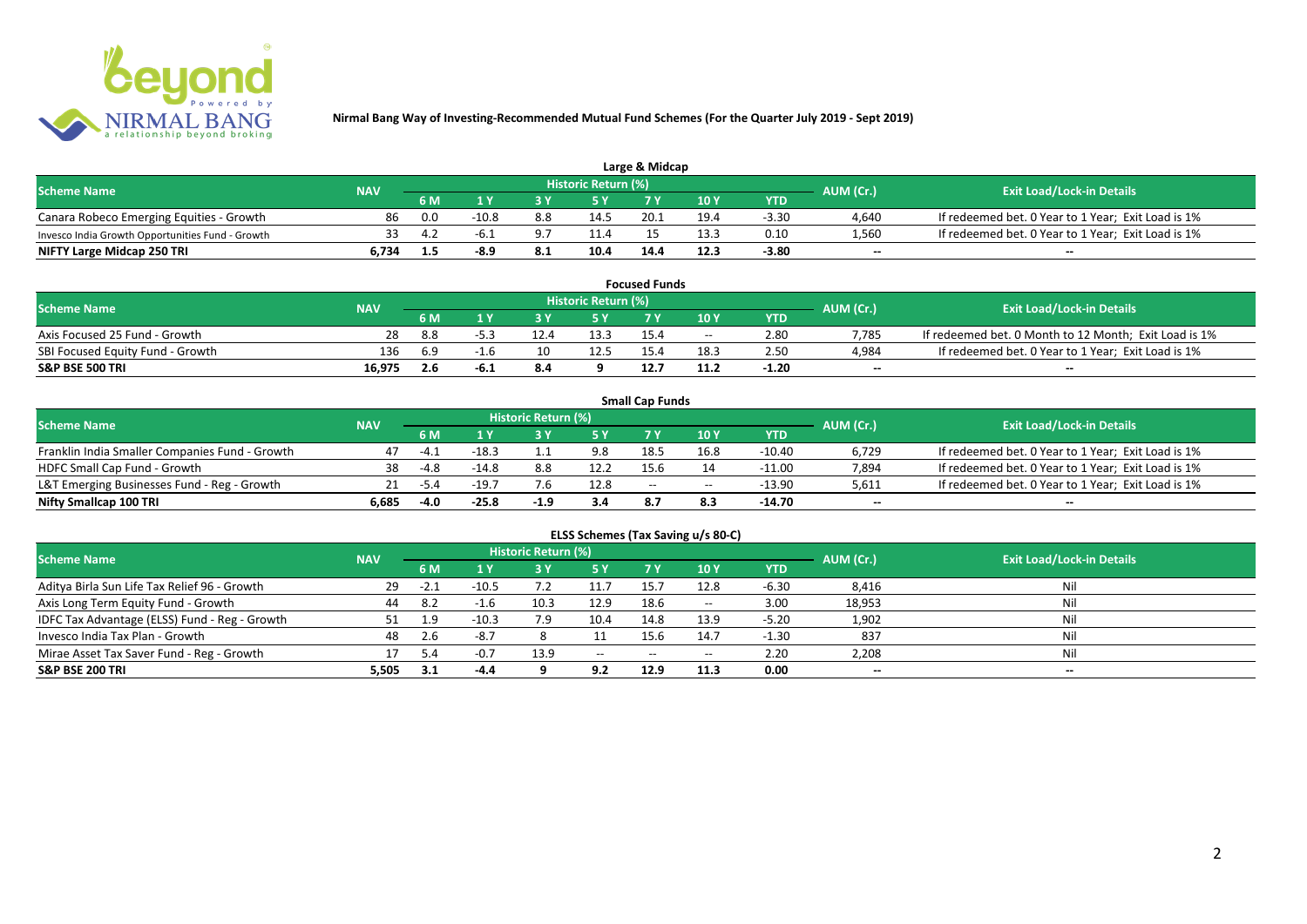

| <b>Contra/Value Fund</b>                  |            |           |                                  |      |      |      |      |         |        |                                                    |  |  |  |  |
|-------------------------------------------|------------|-----------|----------------------------------|------|------|------|------|---------|--------|----------------------------------------------------|--|--|--|--|
| <b>Scheme Name</b>                        | <b>NAV</b> | AUM (Cr.) | <b>Exit Load/Lock-in Details</b> |      |      |      |      |         |        |                                                    |  |  |  |  |
|                                           |            | 6 M       |                                  |      |      |      | 10Y  | YTD     |        |                                                    |  |  |  |  |
| Kotak India EQ Contra Fund - Reg - Growth | 50         |           |                                  | 10.4 | 10.1 | 13.4 |      | 0.50    | 811    | If redeemed bet. 0 Year to 1 Year; Exit Load is 1% |  |  |  |  |
| Invesco India Contra Fund - Growth        | 45         | 2.0       |                                  |      | 12.2 | 16.6 | 13.9 | $-3.70$ | 3.880  | If redeemed bet. 0 Year to 1 Year; Exit Load is 1% |  |  |  |  |
| UTI Value Opportunities Fund - Growth     |            |           | $-8.9$                           |      | 5.9  | 10.3 |      | $-1.70$ | 4,211  | If redeemed bet. 0 Year to 1 Year; Exit Load is 1% |  |  |  |  |
| <b>S&amp;P BSE 500 TRI</b>                | 16.975     | 2.6       | -b. 1                            | 8.4  |      | 12.7 |      | $-1.20$ | $\sim$ | $\overline{\phantom{a}}$                           |  |  |  |  |

|                                                                           |            |        |        |                     |      | Sector/Thematic |                   |            |                          |                                                    |
|---------------------------------------------------------------------------|------------|--------|--------|---------------------|------|-----------------|-------------------|------------|--------------------------|----------------------------------------------------|
| <b>Scheme Name</b>                                                        | <b>NAV</b> |        |        | Historic Return (%) |      |                 |                   |            | AUM (Cr.)                | <b>Exit Load/Lock-in Details</b>                   |
|                                                                           |            | 6 M    | 4 Y    |                     | 5 Y  | <b>7Y</b>       | 10Y               | <b>YTD</b> |                          |                                                    |
| Canara Robeco Consumer Trends Fund - Reg - Growth                         | 38         | 3.0    | $-5.5$ | 10                  | 13.5 | 15.7            | $- -$             | $-0.40$    | 319                      | If redeemed bet. 0 Year to 1 Year; Exit Load is 1% |
| Mirae Asset Great Consumer Fund - Growth                                  | 33         | 0.9    | $-6.9$ | 11.1                | 12.1 | 15.9            | $\hspace{0.05cm}$ | -4.80      | 766                      | If redeemed bet. 0 Year to 1 Year; Exit Load is 1% |
| ICICI Prudential Technology Fund - Growth                                 | 58         | $-3.9$ | $-0.7$ | 13.8                | 10.5 | 17.9            | 18.5              | 3.10       | 441                      | If redeemed bet. 0 Day to 15 Day; Exit Load is 1%  |
| Reliance Pharma Fund - Growth                                             | 138        | $-6.6$ | $-9.2$ | $-0.4$              | b    |                 | 16.6              | $-7.80$    | 2,344                    | If redeemed bet. 0 Year to 1 Year; Exit Load is 1% |
| ICICI Prudential Banking and Financial Services Fund -<br>Retail - Growth | 62         | 9.4    | $-1.2$ | 12.2                | 15.5 | 19              | 17.9              | 1.90       | 3.185                    | If redeemed bet. 0 Day to 15 Day; Exit Load is 1%  |
| Reliance Banking Fund - Growth                                            | 264        | 7.4    | $-6.5$ | 11.2                | 12.4 | 15.4            | 15.9              | $-0.40$    | 2,924                    | If redeemed bet. 0 Year to 1 Year; Exit Load is 1% |
| <b>S&amp;P BSE 500 TRI</b>                                                | 16.975     | 2.6    | -6.1   | 8.4                 | 9    | 12.7            | 11.2              | $-1.20$    | $\overline{\phantom{a}}$ | --                                                 |

| <b>Dynamic Asset Allocation Funds</b>            |            |     |        |                            |                                       |                                       |       |            |                          |                                                         |  |  |  |  |
|--------------------------------------------------|------------|-----|--------|----------------------------|---------------------------------------|---------------------------------------|-------|------------|--------------------------|---------------------------------------------------------|--|--|--|--|
| Scheme Name                                      | <b>NAV</b> |     |        | <b>Historic Return (%)</b> |                                       |                                       |       |            | AUM (Cr.)                | <b>Exit Load/Lock-in Details</b>                        |  |  |  |  |
|                                                  |            | 6 M | 1 Y    | 73 V.                      | 5 Y                                   |                                       | 10 Y  | <b>YTD</b> |                          |                                                         |  |  |  |  |
| ICICI Prudential Balanced Advantage Fund - Reg - | 35         |     | 3.3    |                            | 9.1                                   | 12.6                                  | 12.5  | 2.20       | 27.798                   | If redeemed bet. 0 Year to 1 Year; Exit Load is 1%      |  |  |  |  |
| Growth                                           |            | 4.3 |        | 7.3                        |                                       |                                       |       |            |                          |                                                         |  |  |  |  |
| Invesco India Dynamic Equity Fund - Growth       | 29         | 4.2 |        |                            |                                       | 12.9                                  |       | 3.40       | 924                      | If redeemed bet. 0 Month to 3 Month; Exit Load is 0.25% |  |  |  |  |
| Reliance Balanced Advantage Fund - Growth        | 90         | 4.0 | 2.4    | 8.8                        |                                       | 12.7                                  | 11.9  | 2.90       | 2,195                    | If redeemed bet. 0 Month to 12 Month; Exit Load is 1%   |  |  |  |  |
| SBI Dynamic Asset Allocation Fund - Reg - Growth |            | 0.7 | $-0.9$ | 6.7                        | $\hspace{0.05cm}$ – $\hspace{0.05cm}$ | $\hspace{0.05cm}$ – $\hspace{0.05cm}$ | $- -$ | 0.60       | 684                      | If redeemed bet. 0 Month to 12 Month; Exit Load is 1%   |  |  |  |  |
| NIFTY 50 Hybrid Composite Debt 65:35 Index       | 9.816      | 5.3 | 3.4    | 9.3                        |                                       | 11.2                                  | 10    | 4.70       | $\overline{\phantom{a}}$ | $- -$                                                   |  |  |  |  |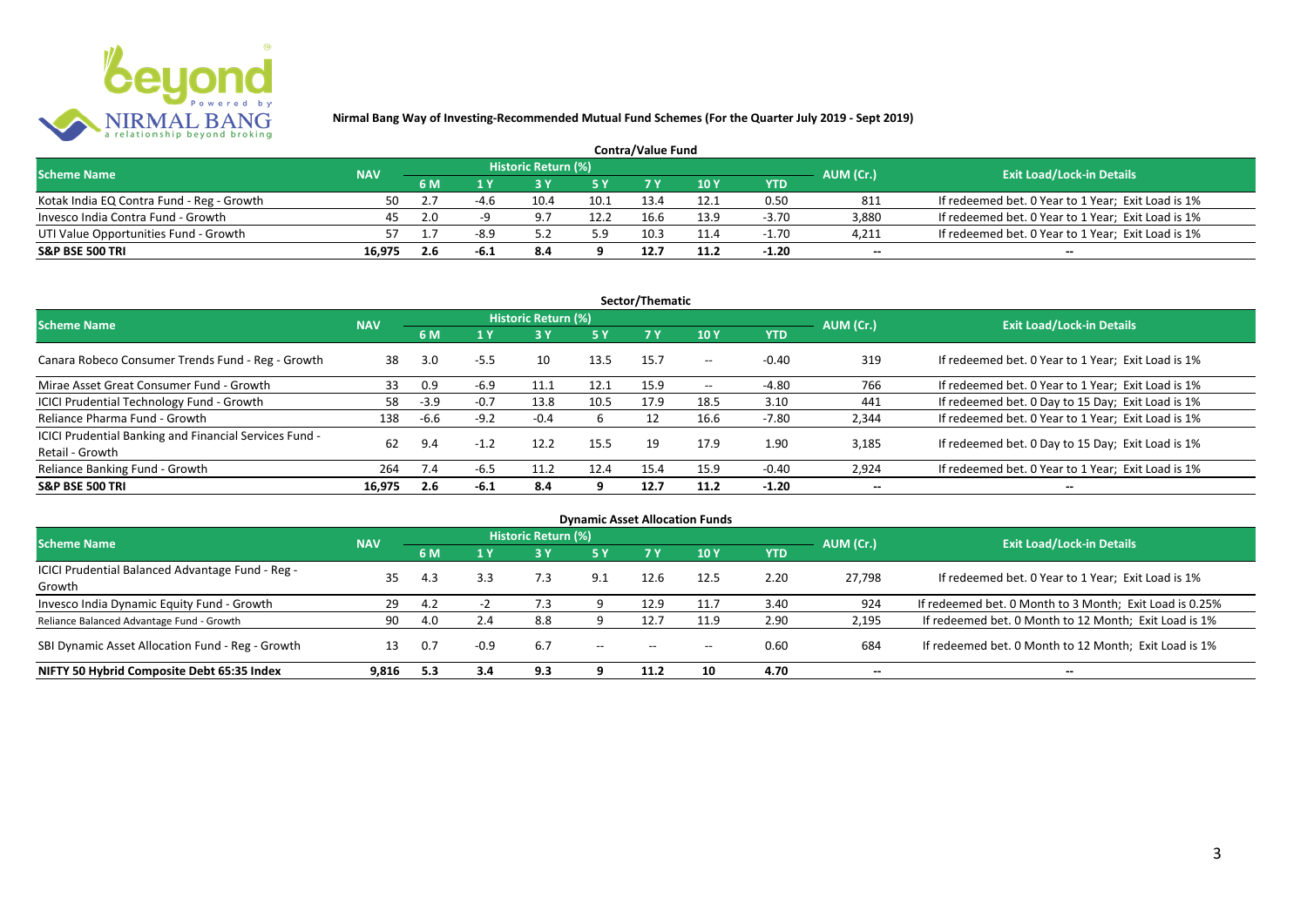

|                                                 |            |      |      |                            |      | <b>Hybrid Aggressive</b> |                          |            |                          |                                                       |
|-------------------------------------------------|------------|------|------|----------------------------|------|--------------------------|--------------------------|------------|--------------------------|-------------------------------------------------------|
| <b>Scheme Name</b>                              | <b>NAV</b> |      |      | <b>Historic Return (%)</b> |      |                          |                          |            | AUM (Cr.)                | <b>Exit Load/Lock-in Details</b>                      |
|                                                 |            | 6 M  | 1 Y  |                            | 5 Y  | 7 Y                      | <b>10Y</b>               | <b>YTD</b> |                          |                                                       |
| HDFC Hybrid Equity Fund - Growth                | 52         | 3.9  | -0.5 |                            |      | 10.7                     | 10.2                     | 1.30       | 21,151                   | If redeemed bet. 0 Year to 1 Year; Exit Load is 1%    |
| ICICI Prudential Equity & Debt Fund - Growth    | 129        | 5.3  |      | 7.9                        | 10.1 | 14.6                     | 14.2                     | 0.50       | 24,313                   | If redeemed bet. 0 Year to 1 Year; Exit Load is 1%    |
| Mirae Asset Hybrid - Equity Fund - Reg - Growth | 14         |      |      | 9.6                        | $--$ | $- -$                    | $\overline{\phantom{a}}$ | 3.00       | 2,297                    | If redeemed bet. 0 Year to 1 Year; Exit Load is 1%    |
| SBI Equity Hybrid Fund - Growth                 | 134        |      |      | 8.7                        | 11.1 | 15.4                     | 12.5                     | 4.10       | 29,408                   | If redeemed bet. 0 Month to 12 Month; Exit Load is 1% |
| Canara Robeco Equity Hybrid Fund - Growth       | 154        | 3.2  |      | 8.2                        | 10.2 | 13.                      | 12.8                     | 2.10       | 2,298                    | If redeemed bet. 0 Year to 1 Year; Exit Load is 1%    |
| NIFTY 50 Hybrid Composite Debt 65:35 Index      | 9.816      | -5.3 | 3.4  | 9.3                        |      | 11.2                     | 10                       | 4.70       | $\overline{\phantom{a}}$ | $\overline{\phantom{a}}$                              |

| <b>Arbitrage Fund</b>                      |            |     |     |                     |     |  |     |            |           |                                                         |  |  |  |
|--------------------------------------------|------------|-----|-----|---------------------|-----|--|-----|------------|-----------|---------------------------------------------------------|--|--|--|
| <b>Scheme Name</b>                         | <b>NAV</b> |     |     | Historic Return (%) |     |  |     |            | AUM (Cr.) | <b>Exit Load/Lock-in Details</b>                        |  |  |  |
|                                            |            | 1 M |     | 6 M                 |     |  |     | <b>YTD</b> |           |                                                         |  |  |  |
| IDFC Arbitrage Fund - Reg - Growth         | 24         | 6.4 |     |                     | 6.9 |  |     | 6.90       | 7.382     | If redeemed bet. 0 Month to 1 Month; Exit Load is 0.25% |  |  |  |
| Kotak Equity Arbitrage Fund - Reg - Growth |            |     |     | 6.9                 |     |  | 6.3 | 6.70       | 14.527    | If redeemed bet. 0 Day to 30 Day; Exit Load is 0.25%    |  |  |  |
| Reliance Arbitrage Fund - Growth           | 20         |     | 6.9 |                     | 6.8 |  | b.4 | 6.90       | 8.904     | If redeemed bet. 0 Month to 1 Month; Exit Load is 0.25% |  |  |  |

|                                          |                          |              |                          |                     |        | <b>Equity Saver</b> |                                       |                          |                          |                                                       |
|------------------------------------------|--------------------------|--------------|--------------------------|---------------------|--------|---------------------|---------------------------------------|--------------------------|--------------------------|-------------------------------------------------------|
| <b>Scheme Name</b>                       | <b>NAV</b>               |              |                          | Historic Return (%) |        |                     |                                       |                          | AUM (Cr.)                | <b>Exit Load/Lock-in Details</b>                      |
|                                          |                          | 6 M          |                          |                     |        |                     | 10 Y                                  | <b>YTD</b>               |                          |                                                       |
| Axis Equity Saver Fund - Reg - Growth    |                          |              |                          | 6.9                 | $- -$  | $- -$               | $\overline{\phantom{a}}$              | 3.50                     | 753                      | If redeemed bet. 0 Month to 12 Month; Exit Load is 1% |
| HDFC Equity Savings Fund - Growth        | 36                       |              |                          |                     | 7.8    | 8.8                 |                                       | 2.00                     | 5,138                    | If redeemed bet. 0 Year to 1 Year; Exit Load is 1%    |
| Kotak Equity Savings Fund - Reg - Growth |                          | 3.0          | 2.6                      |                     | $- -$  | $- -$               | $\hspace{0.05cm}$ – $\hspace{0.05cm}$ | 2.50                     | 2,003                    | If redeemed bet. 0 Year to 1 Year; Exit Load is 1%    |
| CRISIL Hybrid 50+50 - Moderate Index*    | $\overline{\phantom{a}}$ | $\mathbf{m}$ | $\overline{\phantom{a}}$ | $- -$               | $\sim$ | $- -$               | $\overline{\phantom{a}}$              | $\overline{\phantom{a}}$ | $\overline{\phantom{a}}$ | $- -$                                                 |

|                                           |                          |      |      |                     |     | <b>Liquid Funds</b>      |            |                 |                          |                                  |
|-------------------------------------------|--------------------------|------|------|---------------------|-----|--------------------------|------------|-----------------|--------------------------|----------------------------------|
| <b>Scheme Name</b>                        | <b>NAV</b>               |      |      | Historic Return (%) |     |                          | <b>YTM</b> | Avg             | AUM (Cr.)                | <b>Exit Load/Lock-in Details</b> |
|                                           |                          | 1W   | 2 W  | L M.                | 3 M | <b>41 YZ</b>             |            | <b>Maturity</b> |                          |                                  |
| Axis Liquid Fund - Growth                 | 2,119                    | 5.5  |      | 6.3                 | 6.8 |                          | 6.01       | 0.09            | 30,115                   | Nil                              |
| IDFC Cash Fund - Reg - Growth             | 2,314                    | -5.3 | 59   |                     | 6.4 |                          | 5.89       | 0.07            | 11,025                   | Nil                              |
| Kotak Liquid Scheme - Reg - Growth        | 3,869                    | 5.2  |      |                     | 6.6 |                          | 5.96       | 0.08            | 29,444                   | Nil                              |
| Mirae Asset Cash Management Fund - Growth | 2,001                    | 5.4  |      |                     | 6.7 |                          | 5.95       | 0.08            | 3,463                    | Nil                              |
| <b>CRISIL Liquid Fund Index</b>           | $\overline{\phantom{a}}$ | 5.6  | -6.1 | 6.4                 |     | $\overline{\phantom{a}}$ | $- -$      | $- -$           | $\overline{\phantom{a}}$ | $\overline{\phantom{a}}$         |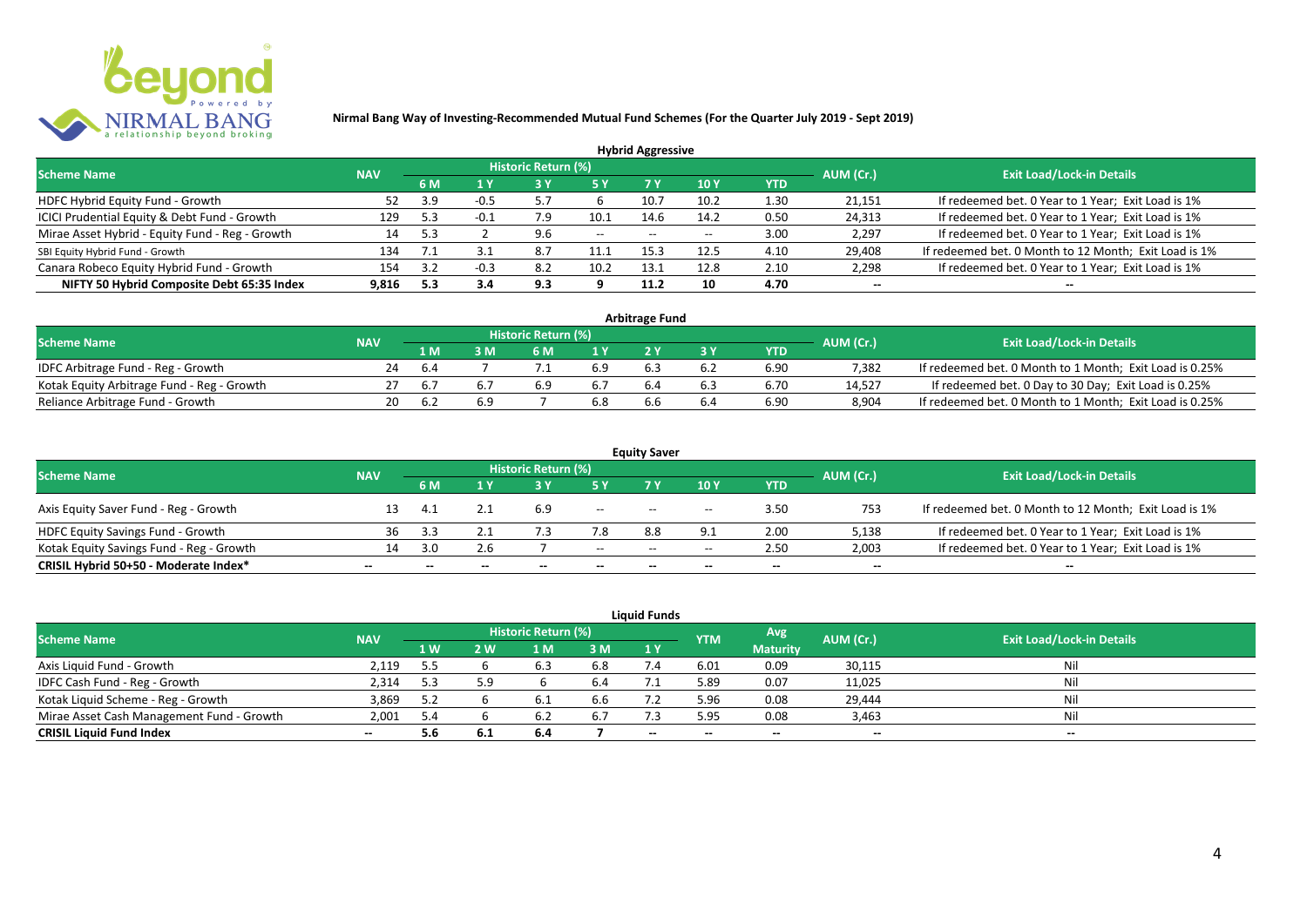

|                                               |            |       |      |                            |     | <b>Ultra Short Fund</b> |                          |                          |                          |                                  |
|-----------------------------------------------|------------|-------|------|----------------------------|-----|-------------------------|--------------------------|--------------------------|--------------------------|----------------------------------|
| <b>Scheme Name</b>                            | <b>NAV</b> |       |      | <b>Historic Return (%)</b> |     |                         | <b>YTM</b>               | Avg                      | AUM (Cr.)                | <b>Exit Load/Lock-in Details</b> |
|                                               |            | 71 M. | 8 M' | 6 M                        |     | 3 Y                     |                          | <b>Maturity</b>          |                          |                                  |
| HDFC Ultra Short Term Fund - Reg - Growth     |            | -8.3  |      | 8.5                        | $-$ | $- -$                   | 6.82                     | 0.52                     | 7,440                    | Nil                              |
| IDFC Ultra Short Term Fund - Reg - Growth     |            | 8.2   | 8.8  | 8.5                        | 8.6 | $- -$                   | 6.61                     | 0.47                     | 3,258                    | Nil                              |
| SBI Magnum Ultra Short Duration Fund - Growth | 4,273      | 8.0   | 8.7  | 8.3                        | 8.5 |                         | 6.94                     | 0.46                     | 8,447                    | Nil                              |
| <b>NIFTY Ultra Short Duration Debt Index</b>  | 3,901      | 8.8   | 8.6  | 8.2                        | 8.5 | 7.6                     | $\overline{\phantom{a}}$ | $\overline{\phantom{a}}$ | $\overline{\phantom{a}}$ | $\overline{\phantom{a}}$         |

| <b>Money Market Fund</b>                                   |            |     |     |                            |                          |           |            |                 |                          |                                  |  |  |
|------------------------------------------------------------|------------|-----|-----|----------------------------|--------------------------|-----------|------------|-----------------|--------------------------|----------------------------------|--|--|
| <b>Scheme Name</b>                                         | <b>NAV</b> |     |     | <b>Historic Return (%)</b> |                          |           | <b>YTM</b> | Avg             | AUM (Cr.)                | <b>Exit Load/Lock-in Details</b> |  |  |
|                                                            |            | 1 M | 3M  | 6 M                        | 1Y                       | <b>3Y</b> |            | <b>Maturity</b> |                          |                                  |  |  |
| Aditya Birla Sun Life Money Manager Fund - Reg -<br>Growth | 259        | 9.0 | 9.4 | 8.8                        | 8.8                      | 7.6       | 6.55       | 0.52            | 11,755                   | Nil                              |  |  |
| ICICI Prudential Money Market Fund - Reg - Growth          | 267        | 8.2 | 8.9 | 8.5                        | 8.4                      | 7.4       | 6.39       | 0.39            | 9,064                    | Nil                              |  |  |
| Reliance Money Market Fund - Growth                        | 2,914      | 8.5 | 9.1 | 8.7                        | 8.7                      |           | 6.54       | 0.42            | 3,320                    | Nil                              |  |  |
| UTI Money Market Fund - Reg - Growth                       | 2,167      | 8.6 | 9.1 | 8.7                        | 8.6                      | 7.5       | 6.61       | 0.50            | 6,472                    | Nil                              |  |  |
| <b>CRISIL Liquid Fund Index</b>                            | $- -$      | 6.4 |     | $\overline{\phantom{a}}$   | $\overline{\phantom{a}}$ | $\!-$     | $\!-$      | $\sim$          | $\overline{\phantom{a}}$ | $\overline{\phantom{a}}$         |  |  |

| <b>Short Term Fund</b>                          |            |     |      |                     |     |  |            |                 |           |                                  |  |  |
|-------------------------------------------------|------------|-----|------|---------------------|-----|--|------------|-----------------|-----------|----------------------------------|--|--|
| <b>Scheme Name</b>                              | <b>NAV</b> |     |      | Historic Return (%) |     |  | <b>YTM</b> | <b>Avg</b>      | AUM (Cr.) | <b>Exit Load/Lock-in Details</b> |  |  |
|                                                 |            | 1 M |      | 5 M                 |     |  |            | <b>Maturity</b> |           |                                  |  |  |
| HDFC Short Term Debt Fund - Growth              |            |     |      | 10.2                | 9.3 |  | .73        | 2.59            | 8,173     | Nil                              |  |  |
| IDFC Bond Fund - Short Term Plan - Reg - Growth | 40         | ч'n | 12.6 | 10.4                | 9.9 |  | $-25$      | 2.15            | 8,258     | Nil                              |  |  |
| Kotak Bond Short Term Plan - Reg - Growth       | 36         | 6.4 | 13.2 | 10.6                | 9.6 |  | 7.69       | 2.75            | 9,355     | Nil                              |  |  |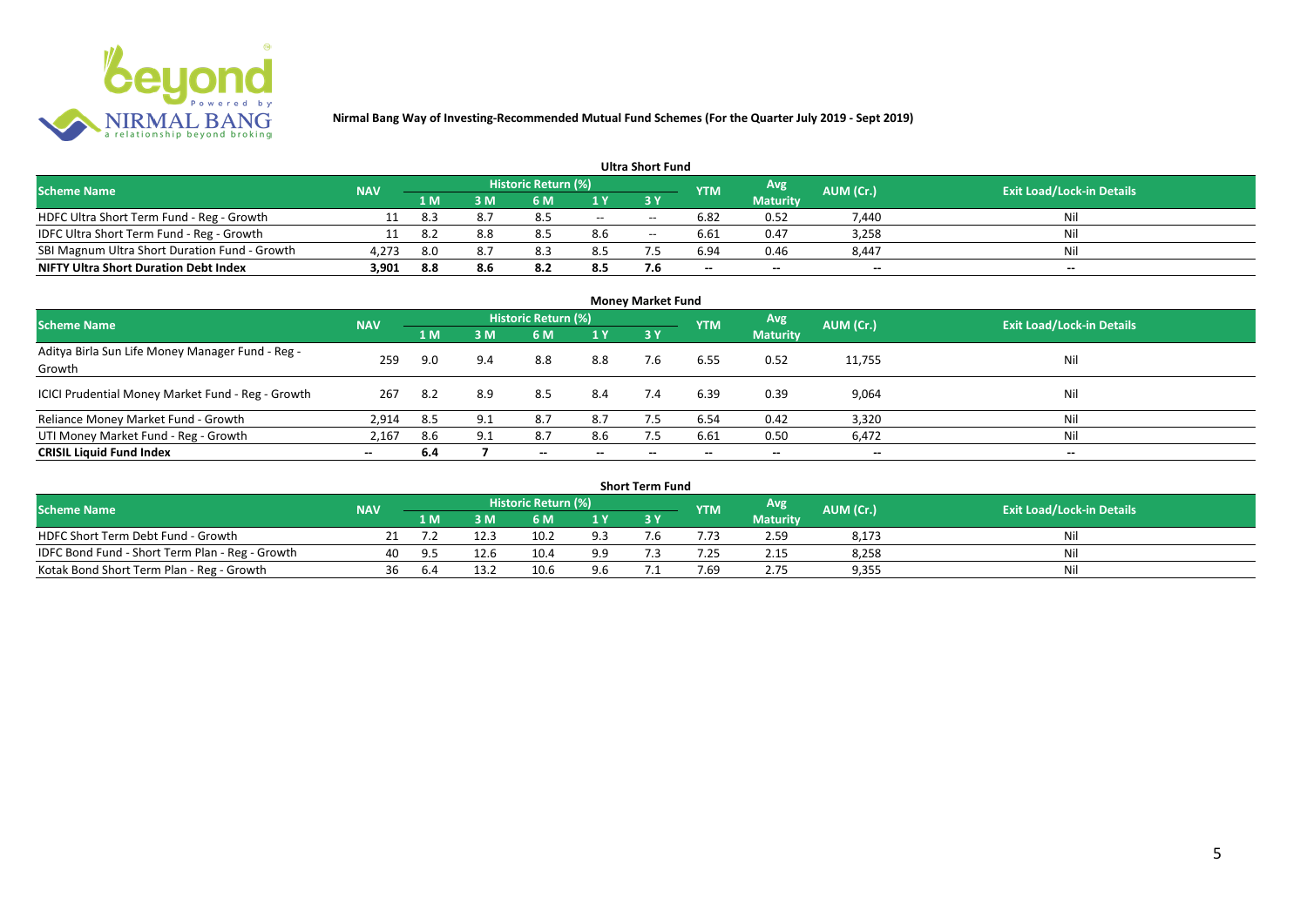

| <b>Low Duration Fund</b>                  |            |     |     |                     |      |  |            |                 |           |                                  |  |  |  |
|-------------------------------------------|------------|-----|-----|---------------------|------|--|------------|-----------------|-----------|----------------------------------|--|--|--|
| <b>Scheme Name</b>                        | <b>NAV</b> |     |     | Historic Return (%) |      |  | <b>YTM</b> | Avg             | AUM (Cr.) | <b>Exit Load/Lock-in Details</b> |  |  |  |
|                                           |            | 1 M |     | 6 M                 |      |  |            | <b>Maturity</b> |           |                                  |  |  |  |
| <b>HDFC Low Duration Fund - Growth</b>    | 40         | 7.8 | 93  | 8.5                 | -8.1 |  |            | 0.96            | 15,491    | Nli                              |  |  |  |
| Canara Robeco Savings Fund - Reg - Growth | 30         | 8.8 | 9 R |                     | 8.4  |  | 6.8        | 0.80            | 1,049     | Ni                               |  |  |  |
| IDFC Low Duration Fund - Reg - Growth     |            | 8.9 | 9.8 |                     | 8.7  |  | 6.8        | 0.88            | 4.167     | Ni                               |  |  |  |

#### **1 M 3 M 6 M 1 Y 3 Y** NOFC Banking and PSU Debt Fund - Reg - Growth 16 7.5 13.2 10.8 9.9 7.5 8.00 2.71 3,285 Nil<br>
Kotak Banking and PSU Debt Fund - Reg - Growth 44 3.2 16 12.3 10.9 8 7.3 3.76 2,198 Nil Notak Banking and PSU Debt Fund - Reg - Growth 44 3.2 16 12.3 10.9 8 7.3 3.76 2,198 11.8 17 9.3 15 17 9.3 15.9 12.8 11.8 7.7 7.29 3.15 7,544 Nil IDFC Banking & PSU Debt Fund - Reg - Growth 17 9.3 15.9 12.8 11.8 7.7 7.29 3.15 7,544 Nil **Banking & PSU Bond Funds Scheme Name NAV REGISTER AUM (Cr.) AUM (Cr.)** Exit Load/Lock-in Details **Historic Return (%) Maturity**

| <b>Corporate Bond Funds</b>                         |            |       |      |                            |      |     |            |                 |           |                                  |  |  |  |
|-----------------------------------------------------|------------|-------|------|----------------------------|------|-----|------------|-----------------|-----------|----------------------------------|--|--|--|
| <b>Scheme Name</b>                                  | <b>NAV</b> |       |      | <b>Historic Return (%)</b> |      |     | <b>YTM</b> | Avg             | AUM (Cr.) | <b>Exit Load/Lock-in Details</b> |  |  |  |
|                                                     |            | 1 M   | λN   | 6 M                        | 1 Y  | 3 Y |            | <b>Maturity</b> |           |                                  |  |  |  |
| ICICI Prudential Corporate Bond Fund - Reg - Growth | 20         | - 6.3 | 12.3 | 10.8                       | 9.4  |     | 7.37       | 2.51            | 7,771     | Nil                              |  |  |  |
| HDFC Corporate Bond Fund - Growth                   |            | 5.0   | 15.4 | 12.6                       | 10.8 |     | 7.48       | 4.12            | 12,416    | Nil                              |  |  |  |
| Kotak Corporate Bond Fund - Std - Growth            | 2,563      | 9.2   | 11.6 | 10.3                       | 9.5  |     | 7.46       | 1.58            | 2,334     | Nil                              |  |  |  |